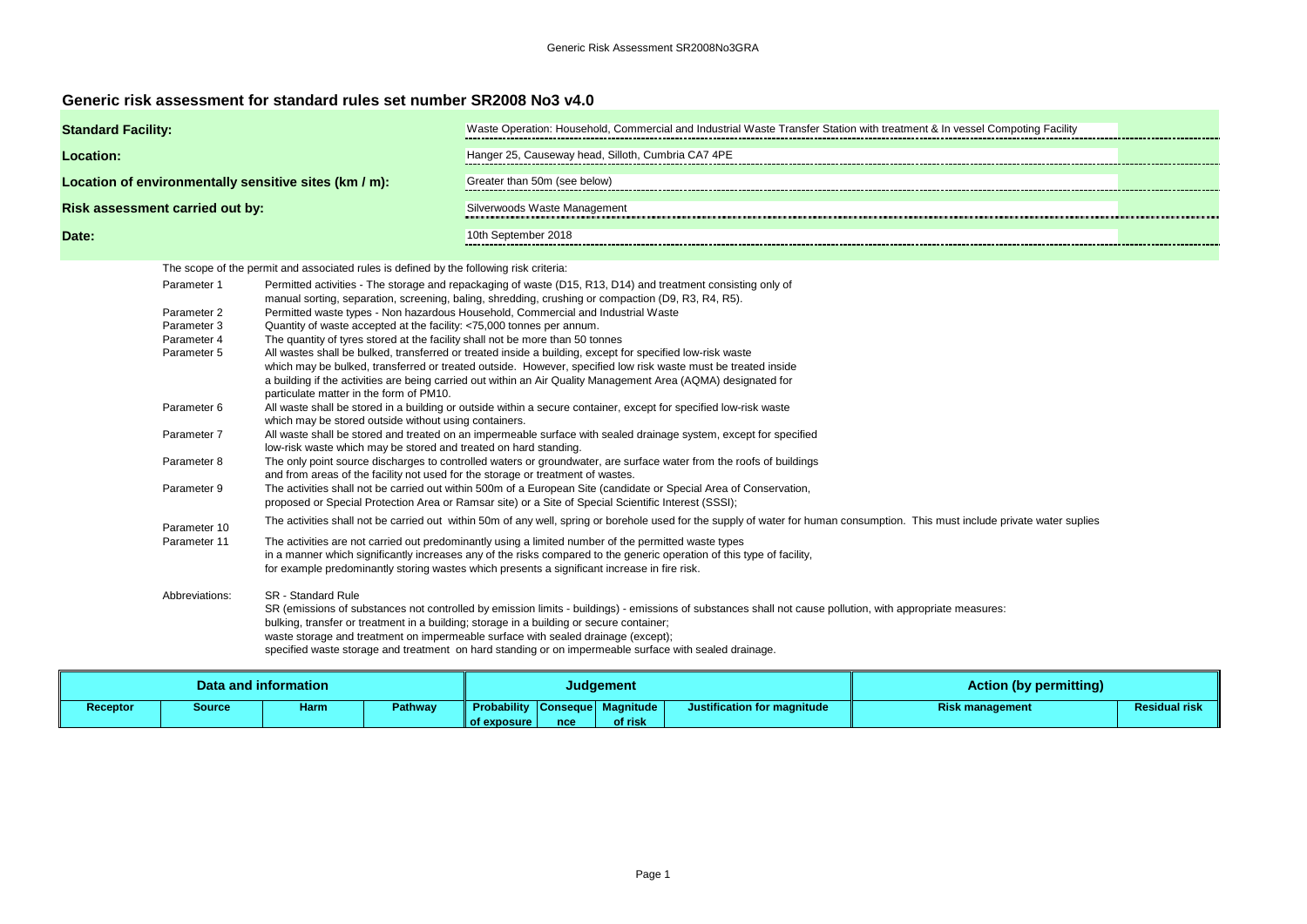| What is at risk?<br>What do I wish to<br>protect?        | <b>What is the agent</b><br>or process with<br>potential to cause<br>harm?             | <b>What are the</b><br>harmful<br>consequences if<br>things go wrong?      | How might the<br>receptor come<br>into contact with<br>the source? | How likely is How<br>this contact? severe | will the<br>nces be if<br>this<br> occurs? | <b>What is the</b><br>overall<br><b>magnitude</b><br>conseque of the risk? |                                                                                                                                                                                                                                                                                    | On what did I base my judgement? How can I best manage the risk to reduce the<br>magnitude?                                                                                                                                                                                                                                                                                                                                                                                                                                                                                                                                                                                                                                                  |
|----------------------------------------------------------|----------------------------------------------------------------------------------------|----------------------------------------------------------------------------|--------------------------------------------------------------------|-------------------------------------------|--------------------------------------------|----------------------------------------------------------------------------|------------------------------------------------------------------------------------------------------------------------------------------------------------------------------------------------------------------------------------------------------------------------------------|----------------------------------------------------------------------------------------------------------------------------------------------------------------------------------------------------------------------------------------------------------------------------------------------------------------------------------------------------------------------------------------------------------------------------------------------------------------------------------------------------------------------------------------------------------------------------------------------------------------------------------------------------------------------------------------------------------------------------------------------|
| Local human<br>population                                | Releases of<br>particulate matter<br>(dusts) and micro-<br>organisms<br>(bioaerosols). | Harm to human<br>health - respiratory<br>irritation and illness.           | Air transport then<br>inhalation.                                  | <b>High</b>                               | <b>Medium</b>                              | Low                                                                        | Permitted waste types do not include<br>treatment activities will produce<br>particulate matter so a high<br>magnitude risk is estimated.                                                                                                                                          | all treatment/storage/loading undertaken within a<br>dusts, powders or loose fibres but the weatherproof building. Public access is restricted at<br>the entrance to site and all visitors must be<br>authorised. area is no within an AQMA. All employees<br>are issued with Relevant PPE to minimise dust<br>inhalation. No Waste streams stored outside                                                                                                                                                                                                                                                                                                                                                                                   |
| ocal human<br>population                                 | As above                                                                               | Nuisance - dust on<br>cars, clothing etc.                                  | Air transport then<br>deposition                                   | Medium                                    | Low                                        | Low                                                                        | Local residents often sensitive to<br>dust. Local population potentially<br>sensitive to any dust created by<br>onsite operations and transport of<br>materials. The nearest residential<br>property is less than 250m away from<br>site.                                          | All vehicles arriving are sheeted. All vehicles leaving<br>the site are sheeted. All operations/loading/treatment<br>take place within the building with doors closed. There<br>will be no dust arising from waste operations. If the<br>track leading to the site gets dusty during the summer<br>periods, we have a dampening system in place to<br>prevent dust                                                                                                                                                                                                                                                                                                                                                                           |
| Local human<br>population,<br>livestock and<br>wildlife. | _itter                                                                                 | Nuisance, loss of<br>amenity and harm<br>to animal health                  | Air transport then<br>deposition                                   | Medium                                    | <b>Medium</b>                              | <b>Medium</b>                                                              | Local residents often sensitive to<br>Nearest residential property over<br>250m away. No litter is present from<br>the materials to be imported and<br>stored on site. All materials are<br>organic and therefore should have<br>minimal nonbiodegradable<br>contaminants present. | As above. Appropriate measures could include<br>litter. Limited public access to the site. clearing litter arising from the activities from affected<br>areas outside the site. Site will be regularly cleaned to<br>remove any litter and rubbish present from the site.<br>Any loads which are contanminated will be quarantied<br>and screened. any non-organic material removed will<br>be collected and disposed of accordingly.                                                                                                                                                                                                                                                                                                        |
| Local human<br>population                                | Waste, litter and<br>mud on local roads                                                | Nuisance, loss of<br>amenity, road traffic and leaving site.<br>accidents. | Vehicles entering                                                  | <b>Medium</b>                             | <b>Medium</b>                              | Medium                                                                     | Road safety, local residents often<br>waste is present from the material<br>imported and stored onsite. All<br>materials are organic, therefore<br>should have minimal<br>nonbiodegradable contaminats<br>present. All areas of the yard have<br>non permeable concreted surfaces. | As above. Appropriate measures could include<br>sensitive to mud on roads. No litter or clearing waste, litter and mud arising from the<br>activities from affected areas outside the site. All litter<br>and waste produced on site will be disposed of using<br>correct methods (i.e. recycling of plastics and<br>cardboards products). Local roads will be checked<br>periodically for any waste which is directly associated<br>with the site. all vehicles leaving the site with material<br>will be required to have sheeted trailers in place.<br>Vehicle movements will only occur during site<br>operation hours (06:30 - 18:00). The surfaces of the<br>site will be periodically cleaned to remove any mud or<br>debris present. |

| e risk to reduce the                                                                                                                                                                                                                                                                                                               | What is the<br>magnitude of the<br>risk after<br>management?<br>(This residual risk<br>will be controlled<br>by Compliance<br>Assessment). |
|------------------------------------------------------------------------------------------------------------------------------------------------------------------------------------------------------------------------------------------------------------------------------------------------------------------------------------|--------------------------------------------------------------------------------------------------------------------------------------------|
| g undertaken within a<br>c access is restricted at<br>isitors must be<br>an AQMA. All employees<br>E to minimise dust<br>ns stored outside                                                                                                                                                                                         | Low                                                                                                                                        |
| eted. All vehicles leaving<br>rations/loading/treatment<br>g with doors closed. There<br>waste operations. If the<br>dusty during the summer<br>ing system in place to                                                                                                                                                             | Low                                                                                                                                        |
| sures could include<br>e activities from affected<br>will be regularly cleaned to<br>h present from the site.<br>minated will be quarantied<br>anic material removed will<br>of accordingly.                                                                                                                                       | Low                                                                                                                                        |
| sures could include<br>d arising from the<br>s outside the site. All litter<br>will be disposed of using<br>ng of plastics and<br>I roads will be checked<br>hich is directly associated<br>ving the site with material<br>eted trailers in place.<br>occur during site<br>(00).<br>The surfaces of the<br>ed to remove any mud or | Low                                                                                                                                        |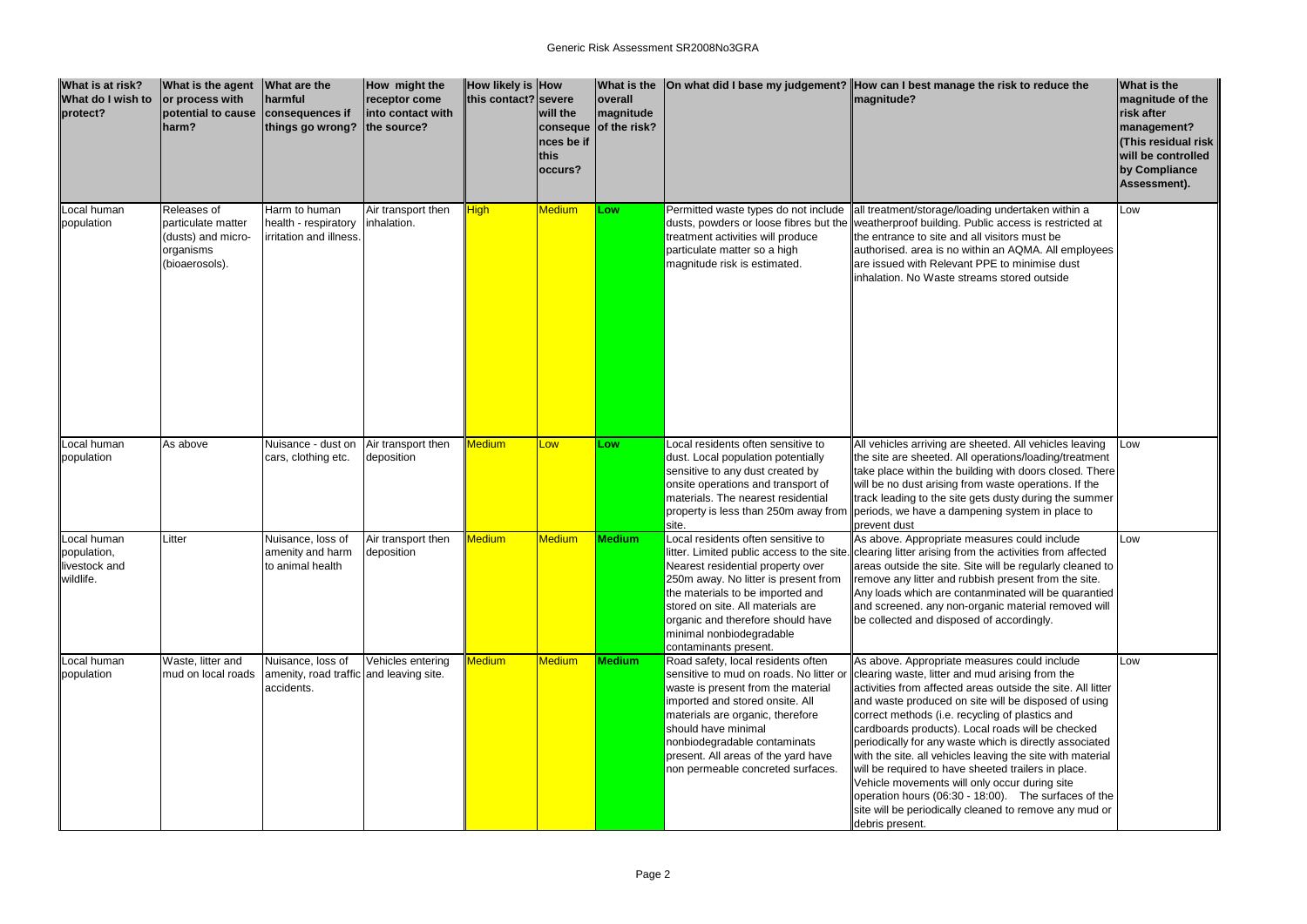| Local human<br>population | Odour                                         | Nuisance, loss of<br>amenity                                                                                | Air transport then<br>inhalation.                             | Low           | <b>Medium</b> | Low | Local residents often sensitive to<br>odour. Materials to be imported onto<br>site are non-odourous.                                                                                                                                                   | SR - emissions shall be free from odour. SR (if<br>required) - odour management plan. Odour will be<br>restricted by SR (emissions of substances not<br>controlled by emission limits - buildings). Odour<br>Management Plan is present to assess and<br>continually montior emissions. A complaints form and<br>contact details are available.                                                                                                                                                                                                                                                                                                                                        | Low      |
|---------------------------|-----------------------------------------------|-------------------------------------------------------------------------------------------------------------|---------------------------------------------------------------|---------------|---------------|-----|--------------------------------------------------------------------------------------------------------------------------------------------------------------------------------------------------------------------------------------------------------|----------------------------------------------------------------------------------------------------------------------------------------------------------------------------------------------------------------------------------------------------------------------------------------------------------------------------------------------------------------------------------------------------------------------------------------------------------------------------------------------------------------------------------------------------------------------------------------------------------------------------------------------------------------------------------------|----------|
| ocal human<br>population  | Noise and vibration                           | Nuisance, loss of<br>amenity, loss of<br>sleep.                                                             | Noise through the<br>air and vibration<br>through the ground. | <b>Medium</b> | Medium        | Low | Local residents often sensitive to<br>noise and vibration. Heavy plant<br>machinery and articulated vehicle<br>movements are carried out on site<br>daily. Site is located within an<br>industrial area where machinery has<br>been historically used. | SR - emissions shall be free from noise and vibration. Low<br>SR (if required) - noise and vibration management<br>plan. Noise will be restricted by SR (emissions of<br>substances not controlled by emission limits -<br>buildings). All Movements and operations concerning<br>vehicles will only be undertaken during working hours<br>$(06:30-18:00)$ . sensitive time periods such as<br>weekends and bank holidays will be taken into<br>consideration when operations are taking place.<br>Operations take place inside building with doors<br>closed have typical noise levels to other facilities in<br>surrounding area, therefore no noise management<br>plan is required. |          |
| ocal human<br>population  | Scavenging animals<br>and scavenging<br>birds | Harm to human<br>health - from waste<br>carried off site and<br>faeces. Nuisance<br>and loss of<br>amenity. | Air transport and<br>over land                                | Medium        | Medium        | Low | Permitted wastes may attract<br>scavenging animals and birds.                                                                                                                                                                                          | Waste materials stored within the closed buildings.<br>Access to buildings is restricted to prevent animals<br>and bird entering.                                                                                                                                                                                                                                                                                                                                                                                                                                                                                                                                                      | Very low |
| ocal human<br>population  | Pests (e.g. flies)                            | Harm to human<br>health, nuisance,<br>loss of amenity                                                       | Air transport and<br>over land                                | <b>Medium</b> | <b>Medium</b> | Low | wastes, particularly in summer<br>months.                                                                                                                                                                                                              | Insect pests can multiply on permitted Waste materials stored within the closed buildings.<br>Access to buildings is restricted to prevent animals<br>and bird entering.                                                                                                                                                                                                                                                                                                                                                                                                                                                                                                               | Low      |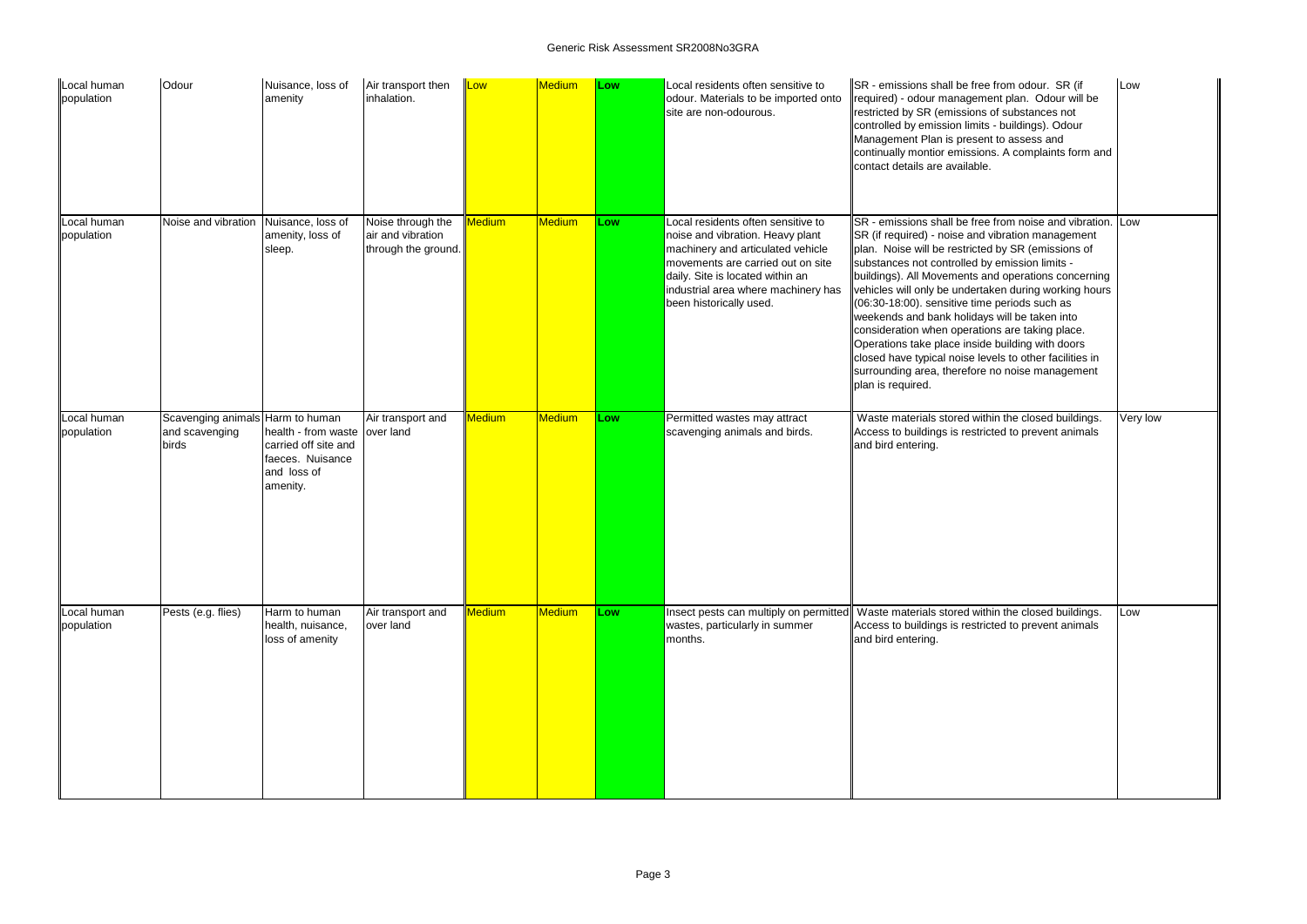| Local human<br>population and local<br>environment                                                                   | Flooding of site                                                                                                                       | If waste is washed<br>off site it may<br>contaminate<br>buildings / gardens<br>/ natural habitats<br>downstream.                                                                              | <b>Flood waters</b>                                                                                                     | Medium        | Medium        | Low           | Site is not within a flood risk area.<br>Drainage present on the site to<br>prevent excessive build up of<br>standing water. no historic<br>experiences of flooding at site.                                                                                                                                                               | <b>SR</b> - management system (will include flood risk<br>management). Waste washed off site restricted by SR<br>(emissions of substances not controlled by emission<br>limits - buildings). All waste kept insude buildings                                                                                                                                                                                                           | Very low |
|----------------------------------------------------------------------------------------------------------------------|----------------------------------------------------------------------------------------------------------------------------------------|-----------------------------------------------------------------------------------------------------------------------------------------------------------------------------------------------|-------------------------------------------------------------------------------------------------------------------------|---------------|---------------|---------------|--------------------------------------------------------------------------------------------------------------------------------------------------------------------------------------------------------------------------------------------------------------------------------------------------------------------------------------------|----------------------------------------------------------------------------------------------------------------------------------------------------------------------------------------------------------------------------------------------------------------------------------------------------------------------------------------------------------------------------------------------------------------------------------------|----------|
| Local human<br>population and / or<br>livestock after<br>gaining<br>unauthorised<br>access to the waste<br>operation | All on-site hazards:<br>wastes; machinery<br>and vehicles.                                                                             | <b>Bodily injury</b>                                                                                                                                                                          | Direct physical<br>contact                                                                                              | Medium        | <b>Medium</b> | Low           | Site has limited public access. The<br>buildings are closed so livestock<br>cannot gain entry                                                                                                                                                                                                                                              | Access to the site is restricted to authorisded visitors Low<br>only. All persons on site must have hi-viz clothing and<br>safety wear. speed limit is operational at all times on<br>site. Gates are locked to prevent entry to site during<br>non working hours.                                                                                                                                                                     |          |
| ocal human<br>population and local vandalism causing<br>environment.                                                 | Arson and / or<br>the release of<br>polluting materials<br>to air (smoke or<br>fumes), water or<br>land.                               | Respiratory<br>irritation, illness and smoke. Spillages<br>nuisance to local<br>population. Injury<br>to staff, firefighters<br>arsonists/vandals.<br>Pollution of water or ditches.<br>land. | Air transport of<br>and contaminated<br>firewater by direct<br>run-off from site<br>and via surface<br>water drains and | Medium        | <b>Medium</b> | <b>Medium</b> | Permitted waste types do not include<br>sludges or liquids and are non-<br>hazardous so only a medium<br>magnitude risk is estimated. All<br>materials to be stored on site are non-<br>flammable. No liquids or sludges to<br>be stored on site. All material to be<br>stored have a dry matter content of<br>over 20% and are stackable. | There is a Fire Managemnt plan and Risk assesment Low<br>in place.                                                                                                                                                                                                                                                                                                                                                                     |          |
| Local human<br>environment                                                                                           | Accidental fire<br>population and local causing the release<br>of polluting<br>materials to air<br>(smoke or fumes),<br>water or land. | Respiratory<br>irritation, illness and<br>nuisance to local<br>population. Injury<br>to staff or<br>firefighters.<br>Pollution of water or                                                    | As above.                                                                                                               | <b>Medium</b> | <b>Medium</b> | <b>Medium</b> | Risk of accidental combustion of<br>waste is moderate. All materials to be lin place.<br>stored on site are non-flammable                                                                                                                                                                                                                  | There is a Fire Managemnt plan and Risk assesment Low                                                                                                                                                                                                                                                                                                                                                                                  |          |
| All surface waters<br>close to and<br>downstream of site. waste,                                                     | Spillage of liquids,<br>leachate from<br>contaminated<br>rainwater run-off<br>from waste e.g.<br>containing<br>suspended solids.       | Acute effects:<br>oxygen depletion,<br>fish kill and algal<br>blooms                                                                                                                          | Direct run-off from<br>site across ground<br>surface, via surface<br>water drains,<br>ditches etc.                      | <b>Medium</b> | Medium        | Low           | All material to be stored have a dry<br>matter content of over 20% and are<br>stackable and kept within a building.                                                                                                                                                                                                                        | SR - all liquids shall be provided with secondary<br>containment (applies to non- wastes such as fuels).<br>Run-off restricted by SR (emissions of substances not<br>controlled by emission limits - buildings). All fuels and<br>oils are stored within a designated building on the site.<br>fuel tanks are stored within a secure, bunded area. All<br>wastes are stored inside the buildings and are not<br>susceptible to weather | Very low |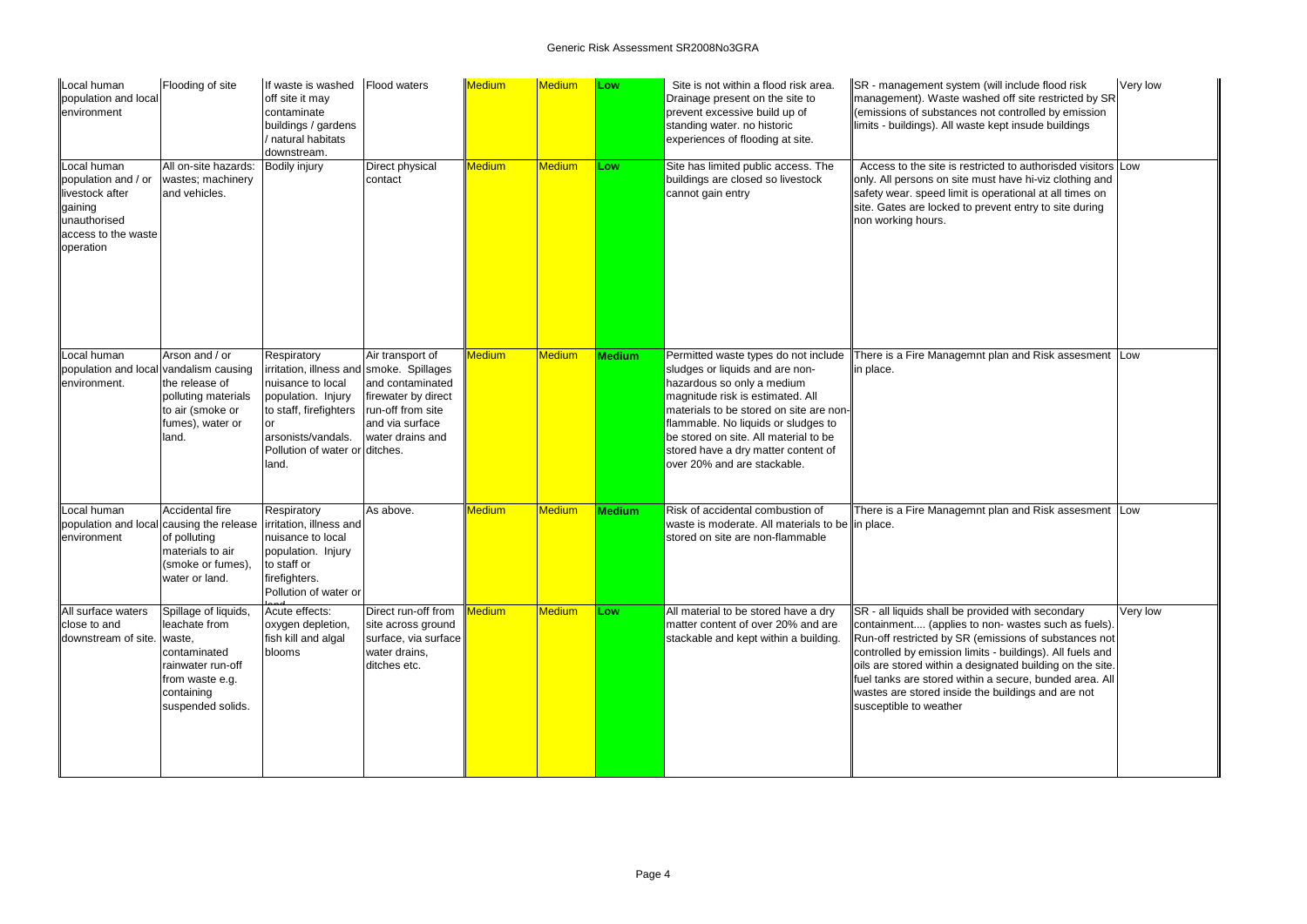| All surface waters<br>close to and<br>downstream of site.                                             | As above                                                    | Chronic effects:<br>deterioration of<br>water quality                                                                              | As above. Indirect Medium<br>run-off via the soil<br>layer                                                              |                 | Low           | Low           | matter content of over 20%. Site is<br>surfaced with an impermeable<br>concrete surface.                                                               | All materials are stackable with a dry $\ \text{SR} \cdot \text{all}$ liquids shall be provided with secondary<br>containment (applies to non- wastes such as fuels).<br>Run-off restricted by SR (emissions of substances not<br>controlled by emission limits - buildings). All fuels and<br>oils are stored within a designated building on the site.<br>fuel tanks are stored within a secure, bunded area. All<br>wastes are stored inside the buildings and are not<br>susceptible to weather                               |
|-------------------------------------------------------------------------------------------------------|-------------------------------------------------------------|------------------------------------------------------------------------------------------------------------------------------------|-------------------------------------------------------------------------------------------------------------------------|-----------------|---------------|---------------|--------------------------------------------------------------------------------------------------------------------------------------------------------|-----------------------------------------------------------------------------------------------------------------------------------------------------------------------------------------------------------------------------------------------------------------------------------------------------------------------------------------------------------------------------------------------------------------------------------------------------------------------------------------------------------------------------------|
| Abstraction from<br>watercourse<br>downstream of<br>facility (for<br>agricultural or<br>potable use). | As above                                                    | Acute effects,<br>closure of<br>abstraction intakes.                                                                               | Direct run-off from<br>site across ground<br>surface, via surface<br>water drains,<br>ditches etc. then<br>abstraction. | Medium          | <b>Medium</b> | <b>ILow</b>   | kept inside building. Site is surfaced<br>with an impermeable concrete<br>surface. the Site is not within 50m of<br>a spring, well or borehole.        | All materials are stackable with a dry $\parallel$ SR - all liquids shall be provided with secondary<br>matter content of over 20%. All waste   containment (applies to non- wastes such as fuels).<br>Run-off restricted by SR (emissions of substances not<br>controlled by emission limits - buildings). All fuels and<br>oils are stored within a designated building on the site.<br>fuel tanks are stored within a secure, bunded area. All<br>wastes are stored inside the buildings and are not<br>susceptible to weather |
| Groundwater                                                                                           | As above                                                    | Chronic effects:<br>contamination of<br>groundwater,<br>requiring treatment<br>of water or closure<br>of borehole.                 | Transport through<br>soil/groundwater<br>then extraction at<br>borehole.                                                | <b>Medium</b>   | <b>Medium</b> | <b>ILow</b>   | rainwater run-off or leachate from<br>permitted waste types. The waste,<br>being stored inside the building, will<br>not have a pathway to groundwater | There is no potential for contaminated There is no potential for contaminated rainwater run-<br>off or leachate from permitted waste types. The<br>waste, being stored inside the building, will not have a<br>pathway to groundwater                                                                                                                                                                                                                                                                                             |
| Local human<br>population                                                                             | Contaminated<br>waters used for<br>recreational<br>purposes | Harm to human<br>health - skin<br>damage or gastro-<br>intestinal illness.                                                         | Direct contact or<br>ingestion                                                                                          | Low             | <b>Medium</b> | Low           | rainwater run-off or leachate from<br>permitted waste types. The waste,<br>being stored inside the building, will<br>not have a pathway to groundwater | There is no potential for contaminated There is no potential for contaminated rainwater run-<br>off or leachate from permitted waste types. The<br>waste, being stored inside the building, will not have a<br>pathway to groundwater                                                                                                                                                                                                                                                                                             |
| Protected sites -<br>European sites and<br><b>SSSIs</b>                                               | Any                                                         | Harm to protected<br>site through toxic<br>contamination,<br>nutrient enrichment,<br>smothering,<br>disturbance,<br>predation etc. | Any                                                                                                                     | <b>Very low</b> | <b>Medium</b> | <b>Medium</b> | and deterioration of nature<br>conservation sites.                                                                                                     | Waste operations may cause harm to $\ $ SR - activities shall not be carried out within 500m of<br>a European Site or SSSI. (Distance criteria as agreed<br>with Natural England/Countryside Council for Wales).<br>All materials are stored in accordance to relevant<br>legislation to ensure safe and environmentally sound<br>storage. No designated areas or protection zones are<br>located within 500m of the site.                                                                                                        |
| Local human<br>population and all<br>surface waters<br>close to and<br>downstream of site.            | <b>Serious Fire</b>                                         | Nuisance, harm to<br>human health, loss<br>of amenity,<br>deterioration of<br>water quality                                        | Air transport then<br>inhalation or<br>deposition. Direct<br>run off of fire water<br>across site to<br>surface waters. | Low             | <b>High</b>   | Medium        | non flammable and have no prior<br>history of fire issues. The site has an<br>impearable concrete surface and<br>adequate drainage.                    | The materials to be stored on site are There is a Fire Managemnt plan and Risk assesment<br>in place.                                                                                                                                                                                                                                                                                                                                                                                                                             |

| ided with secondary<br>on- wastes such as fuels).<br>nissions of substances not<br>s - buildings). All fuels and<br>gnated building on the site.<br>a secure, bunded area. All<br>buildings and are not | Low      |
|---------------------------------------------------------------------------------------------------------------------------------------------------------------------------------------------------------|----------|
| ided with secondary<br>on- wastes such as fuels).<br>nissions of substances not<br>s - buildings). All fuels and<br>gnated building on the site.<br>a secure, bunded area. All<br>buildings and are not | Low      |
| taminated rainwater run-<br>ed waste types. The<br>he building, will not have a                                                                                                                         | Low      |
|                                                                                                                                                                                                         |          |
| taminated rainwater run-<br>ed waste types. The<br>he building, will not have a                                                                                                                         | Very low |
| arried out within 500m of<br>Distance criteria as agreed<br>ryside Council for Wales).<br>ccordance to relevant<br>d environmentally sound<br>as or protection zones are<br>site.                       | Low      |